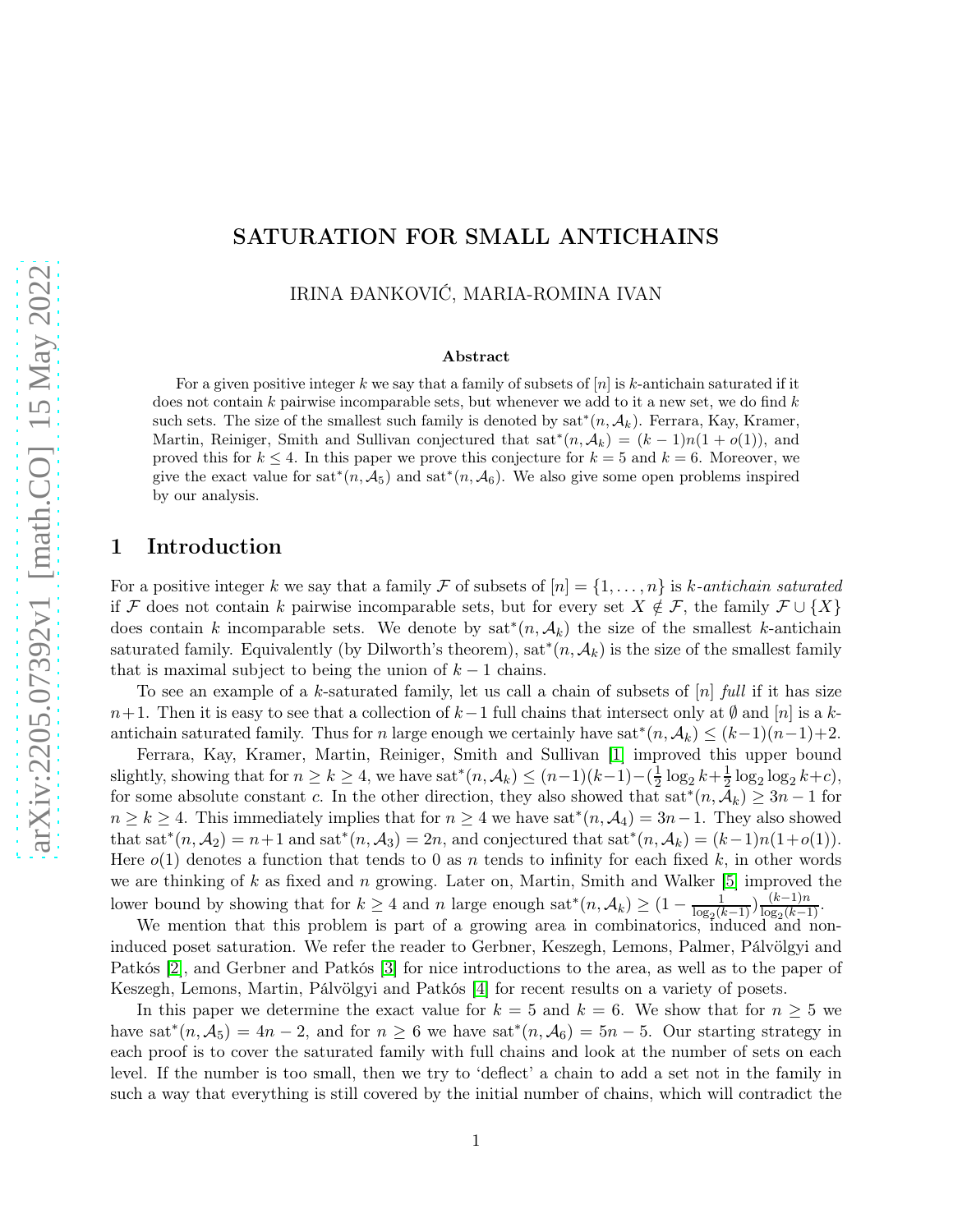saturation property. We believe that this approach, combined with more structural knowledge of the family might lead to improvements in the lower bound for general  $k$ .

To end the Introduction, we record two immediate observations that we will use several times. The first is that any k-antichain saturated family must contain  $\emptyset$  and  $[n]$ . The second is the following.

<span id="page-1-0"></span>**Lemma 1.** If F is an induced k-antichain saturated family, then F is the union of  $k-1$  full chains.

*Proof.* By Dilworth's theorem, we may partition F into  $k-1$  chains, and so F is certainly contained in the union of some  $k-1$  full chains, say  $\mathcal{D}_1,\ldots,\mathcal{D}_{k-1}$ . But  $\mathcal{D}_1\cup\ldots\cup\mathcal{D}_{k-1}$  is a k-antichain saturated family, so by maximality of F we must have that  $\mathcal{F} = \mathcal{D}_1 \cup \ldots \cup \mathcal{D}_{k-1}$ . □

#### 2 5-antichain saturation

<span id="page-1-1"></span>**Theorem 2.** For any positive integer  $n \geq 5$  we have  $sat^*(n, \mathcal{A}_5) = 4n - 2$ .

*Proof.* Let F be an induced 5-antichain saturated family. By Lemma [1](#page-1-0) we can cover F with 4 full chains  $\mathcal{D}_1,\ldots,\mathcal{D}_4$ . For each  $i \in \{1,\ldots,n-1\}$  let  $\mathcal{F}_i$  be the collection of sets in  $\mathcal F$  of size i, and  $x_i = |\mathcal{F}_i|$ . We will now examine the following 4 cases:

**Case 1.** There exists  $i \in \{1, \ldots, n-1\}$  such that  $x_i = 1$ .

Let A be the unique set in F of size i. Since each of the chains  $\mathcal{D}_1, \ldots, \mathcal{D}_4$  is a full chain, it follows that all of them must contain A. Consider the sets of size  $i-1$  and  $i+1$  in  $\mathcal{D}_1$ . They must be of the form  $A \setminus \{x\}$  and  $A \cup \{y\}$  respectively, for some  $x \in A$  and  $y \in [n] \setminus A$ . Let  $A' = A \setminus \{x\} \cup \{y\}$ . Since  $A' \neq A$  and  $|A'| = i$ ,  $A' \notin \mathcal{F}$ . On the other hand, by setting  $\mathcal{D}'_1 = \mathcal{D}_1 \setminus \{A\} \cup \{A'\}$ , we observe that the chains  $\mathcal{D}'_1, \mathcal{D}_2, \mathcal{D}_3, \mathcal{D}_4$  cover  $\mathcal{F} \cup \{A'\}$  (note that A is still covered by  $\mathcal{D}_2$ ). This implies that  $\mathcal{F} \cup \{A'\}$  is 5-antichain free, contradicting the fact that  $\mathcal F$  is 5-antichain saturated.

**Case 2.** There is no j such that  $x_i = 1$ , but there exists i such that  $x_i = 2$ .

Since sat<sup>\*</sup> $(n, A_5) \geq 3n - 1$  we get that  $|\mathcal{F}| \geq 3n - 1$ , thus there must be some  $l \in \{1, ..., n - 1\}$ for which  $x_l \geq 3$ . Combining this with the fact that there exist i such that  $x_i = 2$  and  $x_m \neq 1$  for all  $1 \leq m \leq n-1$ , we deduce that there exists some index  $1 \leq j \leq n-1$  such that  $x_j = 2$  and  $x_{j+1} \geq 3$ , or  $x_j = 2$  and  $x_{j-1} \geq 3$ . Since a family is antichain-saturated if and only if the family of the complements of its sets is antichain-saturated, we can assume without loss of generality that there exists j such that  $x_j = 2$  and  $x_{j+1} \geq 3$ . Let  $A_1$  and  $A_2$  be the two sets of size j. Since the 4 chains  $\mathcal{D}_1,\ldots,\mathcal{D}_4$  that cover F are full, they have to go through  $A_1$  and  $A_2$  as well as cover the sets of size  $j+1$ . This implies that at least two chains with different sets of size  $j+1$  have the same element of size j. Thus we can assume without loss of generality that these chains are  $\mathcal{D}_1$  and  $\mathcal{D}_2$ , and  $A_1 \in \mathcal{D}_1, \mathcal{D}_2$ . Let also  $B_1$  and  $B_2$  be the two (distinct) sets of size  $j+1$  in these two chains respectively. Let  $B_3$  be another set of size  $j+1$  and assume without loss of generality that it is part of  $\mathcal{D}_3$ . We either have  $A_2 \in \mathcal{D}_3$ , or  $A_1 \in \mathcal{D}_3$  which implies  $A_2 \in \mathcal{D}_4$ . As  $\mathcal{D}_4$  must contain an element of size  $j + 1$ , we can assume, after relabelling if necessary, that  $A_1 \subset B_1, B_2$ , and  $A_2 \subset B_3$ , and  $A_1, B_1 \in \mathcal{D}_1$ , and  $A_1, B_2 \in \mathcal{D}_2$ , and  $A_2, B_3 \in \mathcal{D}_3$ . Moreover, since  $j \neq 0$ , there exist sets  $C_1, C_2 \subseteq A_1$ of size j – 1 that are part of the chains  $\mathcal{D}_1$  and  $\mathcal{D}_2$  respectively. Note that  $C_1$  may be equal to  $C_2$ . Hence we can write

$$
C_1 \cup \{c_1\} = A_1 = B_1 \setminus \{b_1\}
$$
 and  $C_2 \cup \{c_2\} = A_1 = B_2 \setminus \{b_2\}$ ,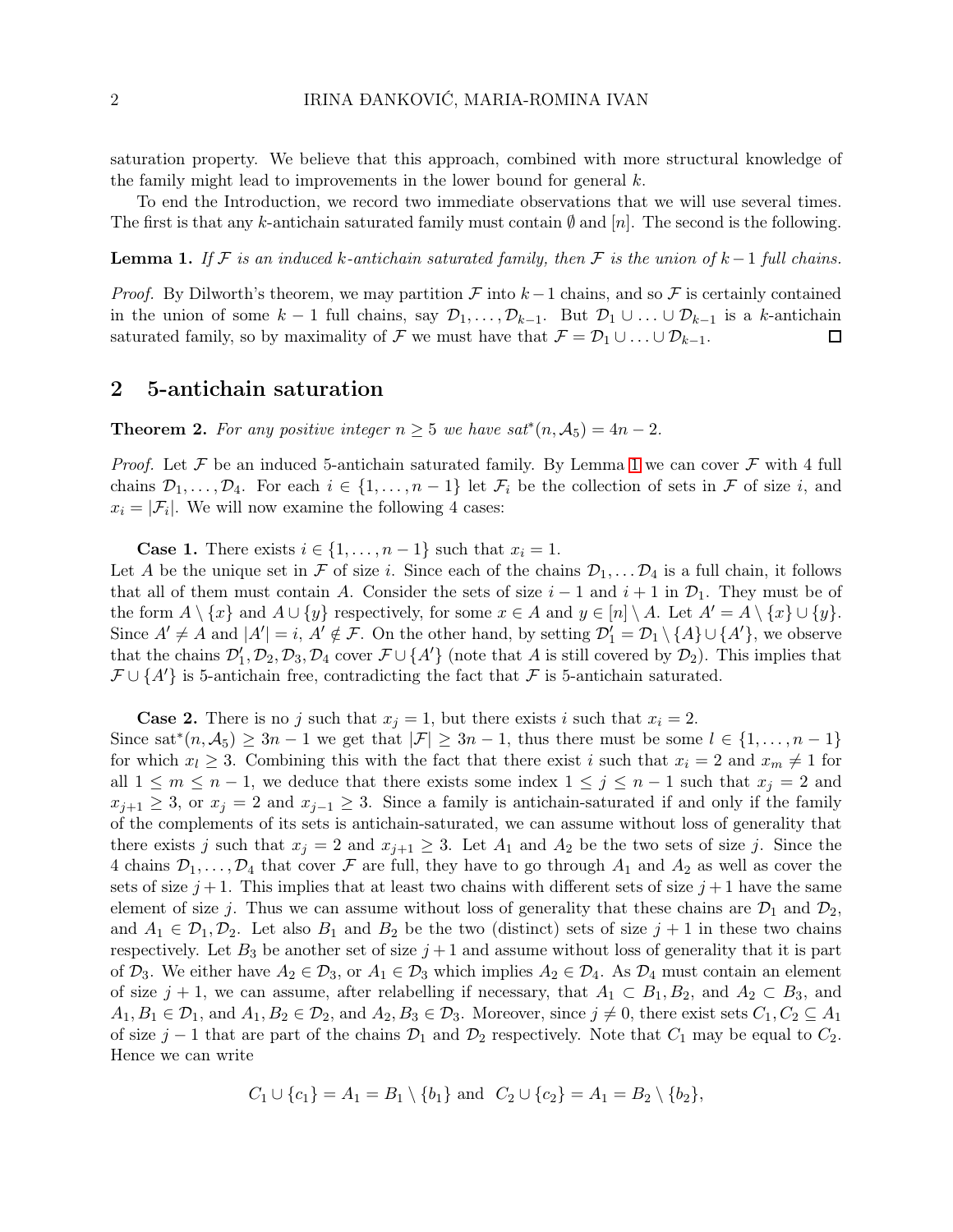where  $b_1 \neq b_2 \in [n] \setminus A_1$  and  $c_1, c_2 \in A_1$ . Let  $A' = A_1 \setminus \{c_1\} \cup \{b_1\}$  and  $A'' = A_1 \setminus \{c_2\} \cup \{b_2\}.$ If  $A' \notin \mathcal{F}$ , then by modifying  $\mathcal{D}_1$  by replacing  $A_1$  with A' we obtain a cover of  $\mathcal{F} \cup \{A'\}$  with 4 chains, contradicting the fact that F is 5-antichain saturated. Thus  $A' \in \mathcal{F}$ , and similarly,  $A'' \in \mathcal{F}$ too. Moreover, by construction,  $|A'| = |A''| = j$  and  $A' \neq A_1 \neq A''$ . Because F contains exactly 2 sets of size j, we must have that  $A' = A_2 = A''$ . However A' contains  $b_1$ , while A'' does not, a contradiction.

The picture below summarises the above analysis.



**Case 3.** For all  $i \in \{1, ..., n-1\}$ ,  $x_i = 3$ .

We will show that this implies that  $\mathcal F$  can be covered by 3 chains, contradicting the 5-saturation property of  $\mathcal{F}$ .

We start with the 4 full chains  $\mathcal{D}_1,\ldots,\mathcal{D}_4$  that cover F. By modifying them if necessary, we can choose them in such a way that two of them coincide. Equivalently, we prove that for each  $i \in \{0, \ldots, n\}$ , two of these chains can be chosen to coincide on sets of size less than or equal to i. We proceed by induction on  $i$ .

Clearly for  $i = 0$  all of  $\mathcal{D}_j$  start with the empty set, so they all coincide on sets of size at most 0. For  $i = 1$  we have three different options for the sets of size 1 and 4 chains, so two chains must coincide on sets of size at most 1.

Let now  $i > 1$  and assume that we can cover F by 4 full chains,  $\mathcal{D}_1^i, \mathcal{D}_2^i, \mathcal{D}_3^i, \mathcal{D}_4^i$ , two of which coincide on sets of size less than *i*. Without loss of generality,  $\mathcal{D}_1^i$  and  $\mathcal{D}_2^i$  coincide on sets of size less than i. If they coincide on sets of size  $i$ , we are done. Thus we now assume that they do not, and let  $A_1$  be the set of size i in  $\mathcal{D}_1^i$  and  $A_2$  the set of size i in  $\mathcal{D}_2^i$ . Let also  $A_3$  be the third set of size i.

If  $\mathcal{D}_3^i$  contains  $A_1$ , then by replacing the sets of size not more than i in the chain  $\mathcal{D}_1^i$  with the sets of size not more than i in  $\mathcal{D}_3^i$ , we obtain a cover of  $\mathcal F$  by 4 chains, two of which coincide on all sets of size less than or equal to *i*, so we are done. Similarly we are done if any of  $A_2 \in \mathcal{D}_3^i$ ,  $A_1 \in \mathcal{D}_4^i$ or  $A_2 \in \mathcal{D}_4^i$  holds. Therefore we may assume that  $A_3 \in \mathcal{D}_3^i$ ,  $\mathcal{D}_4^i$ .

Let B be the set of size  $i-1$  in chains  $\mathcal{D}_1^i$  and  $\mathcal{D}_2^i$ . Then  $A_1$  must be of the form  $B\cup\{x\}$ for some  $x \in [n] \setminus B$ . Similarly,  $A_2 = B \cup \{y\}$  for some  $y \in [n] \setminus B$ . We observe that  $x \neq y$  as  $A_1 \neq A_2$ . For any  $b \in B$ , let  $X_b = B \cup \{x\} \setminus \{b\}$  and  $Y_b = B \cup \{y\} \setminus \{b\}$ . We observe that the family  $S = \{X_b, Y_b : b \in B\}$  has size  $2|B| = 2(i-1)$  since the X's are pairwise distinct, the Y's are pairwise distinct, and  $X_b \neq Y_{b'}$  for any  $b, b' \in B$  (as one set contains x, but the other does not). Moreover, all sets in S have size  $i - 1$  and  $B \notin S$ .

If  $i \geq 3$ , then  $2(i-1) \geq 4 > 2$ , and since there are exactly 2 sets of size  $i-1$  in F that are not equal to B, at least one of the sets in S is not in F. Without loss of generality, assume  $X_b \notin \mathcal{F}$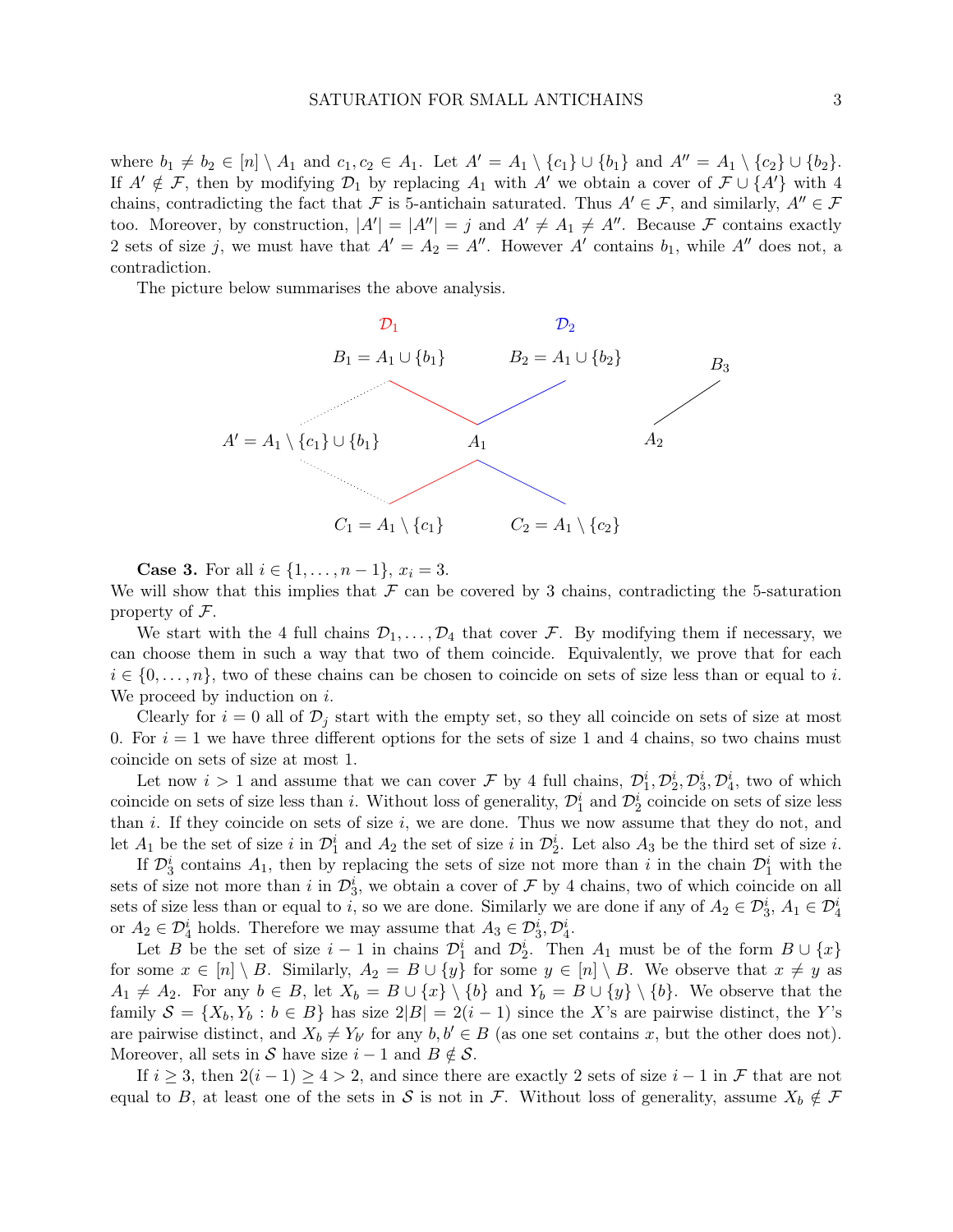for some  $b \in B$ . However, by removing all sets of size less than i from  $\mathcal{D}_1^i$  and adding  $X_b$  to it, we obtain a 4-chain cover of  $\mathcal{F} \cup \{X_b\}$ , which contradicts the fact that  $\mathcal{F}$  is 5-antichain saturated.

If  $i = 2$ , then  $B = \{b\}$  for some  $b \in [n]$ , and so  $A_1 = \{b, x\}$ ,  $A_2 = \{b, y\}$ ,  $X_b = \{x\}$  and  $Y_b = \{y\}$ . As in the above case, if  $\{x\} \notin \mathcal{F}$  or  $\{y\} \notin \mathcal{F}$  we obtain a contradiction. Thus we must have  $\{x\}, \{y\} \in \mathcal{F}$ . Without loss of generality we can assume that  $\{x\} \in \mathcal{D}_3$  and  $\{y\} \in \mathcal{D}_4$ . As argued previously, we must have  $A_3 \in \mathcal{D}_3^2, \mathcal{D}_4^2$ , which immediately implies that  $A_3 = \{x, y\}.$ Now we modify the chains as follows: we set  $\mathcal{D}_1^3 = \mathcal{D}_1^2$ ,  $\mathcal{D}_3^3 = \mathcal{D}_3^2$ ,  $\mathcal{D}_2^3 = \mathcal{D}_2^2 \setminus \{\{b\}\} \cup \{\{y\}\}\$ and  $\mathcal{D}_4^3 = \mathcal{D}_4^2 \setminus \{\{y\}\} \cup \{\{x\}\}\.$  This forms a cover of  $\mathcal F$  by 4 full chains such that  $D_3^3$  and  $D_4^3$  coincide on all sets of size not greater than 2. Thus the induction induction step is complete.

**Case 4.** There exist  $j, t \in \{1, \ldots, n-1\}$  such that  $x_j = 3$  and  $x_t = 4$ .

We know that no  $x_i$  is equal to 1 or 2 for  $i \in \{1, \ldots n-1\}$ , thus there must exist an index l such that  $x_l = 3$  and  $x_{l+1} = 4$ , or  $x_l = 3$  and  $x_{l-1} = 4$ . As in previous cases, we can assume without loss of generality that there exists l such that  $x_l = 3$  and  $x_{l+1} = 4$ . Let A, B and C be the sets of size l in F. Since F is covered by the 4 full chains  $\mathcal{D}_1, \ldots, \mathcal{D}_4$ , these 4 chains have to go through the 4 distinct sets of size  $l + 1$  in F. Moreover, since there are exactly 3 sets of size l, we must have that two chains go through the same set of size l, while the other two chains go through the remaining sets of size l. Putting this together, we can assume without loss of generality that  $A \in \mathcal{D}_1, \mathcal{D}_2, B \in \mathcal{D}_3$ and  $C \in \mathcal{D}_4$ . Furthermore, the sets of size  $l + 1$  are of the form  $A \cup \{a_1\} \in \mathcal{D}_1$ ,  $A \cup \{a_2\} \in \mathcal{D}_2$ ,  $B \cup \{b\} \in \mathcal{D}_3$  and  $C \cup \{c\} \in \mathcal{D}_4$ , where  $a_1, a_2 \in [n] \setminus A$  and  $a_1 \neq a_2, b \in [n] \setminus B$  and  $c \in [n] \setminus C$ .

We now consider the sets of size  $l-1$  corresponding to these chains. They must be of the form  $A \setminus \{a'_1\}$  $\{A\}\in\mathcal{D}_1, A\setminus\{a_2\}$  $Z'_2$ }  $\in \mathcal{D}_2$ ,  $B \setminus \{b'\} \in \mathcal{D}_3$  and  $C \setminus \{c'\} \in \mathcal{D}_4$ , where  $a'_1$  $a'_1, a'_2 \in A, b' \in B \text{ and } c' \in C.$ We note that these sets need not be distinct.

Let  $A' = A \setminus \{a'_1\}$  $\{A'_1\} \cup \{a_1\}$  and  $A'' = A \setminus \{a'_2\}$  $\{2\} \cup \{a_2\}.$  It is clear that  $A \neq A'$ ,  $A \neq A''$  and  $A' \neq A''$ , thus  $A, A', A''$  are 3 distinct sets of size l. If  $A' \notin \mathcal{F}$ , then by replacing A with A' in the chain  $\mathcal{D}_1$  we obtain a cover of  $\mathcal{F} \cup \{A'\}$  by 4 chains, which contradicts the fact that F is 5-antichain saturated. Thus we must have  $A' \in \mathcal{F}$ , and since it has size l,  $A' = B$  or  $A' = C$ . Similarly we get that  $A'' \in \mathcal{F}$ . Therefore, the 3 sets of size l in our family are A, A' and A'', and we assume without loss of generality that  $B = A'$  and  $C = A''$ .

Let  $B' = B \setminus \{a_1\} \cup \{b\}$ . It is clear that  $B \neq B'$ . If  $B' \notin \mathcal{F}$ , then by leaving the chains  $\mathcal{D}_2$  and  $\mathcal{D}_4$  unchanged, swapping the sets of size less than l between the chains  $\mathcal{D}_1$  and  $\mathcal{D}_3$ , then replacing A with B' in chain  $\mathcal{D}_3$ , and A with B in chain  $\mathcal{D}_1$ , we obtain a cover of  $\mathcal{F} \cup \{B'\}$  with 4 full chains. This implies that  $\mathcal{F} \cup \{B'\}$  is still 5-antichain free, a contradiction. Hence  $B' \in \mathcal{F}$  and thus it has to be equal to either  $\overrightarrow{A}$  or  $\overrightarrow{A}''$ .

The picture below illustrates the cover of  $\mathcal F$  by the modified 4 chains:  $\mathcal D'_1, \mathcal D_2, \mathcal D'_3, \mathcal D_4$ .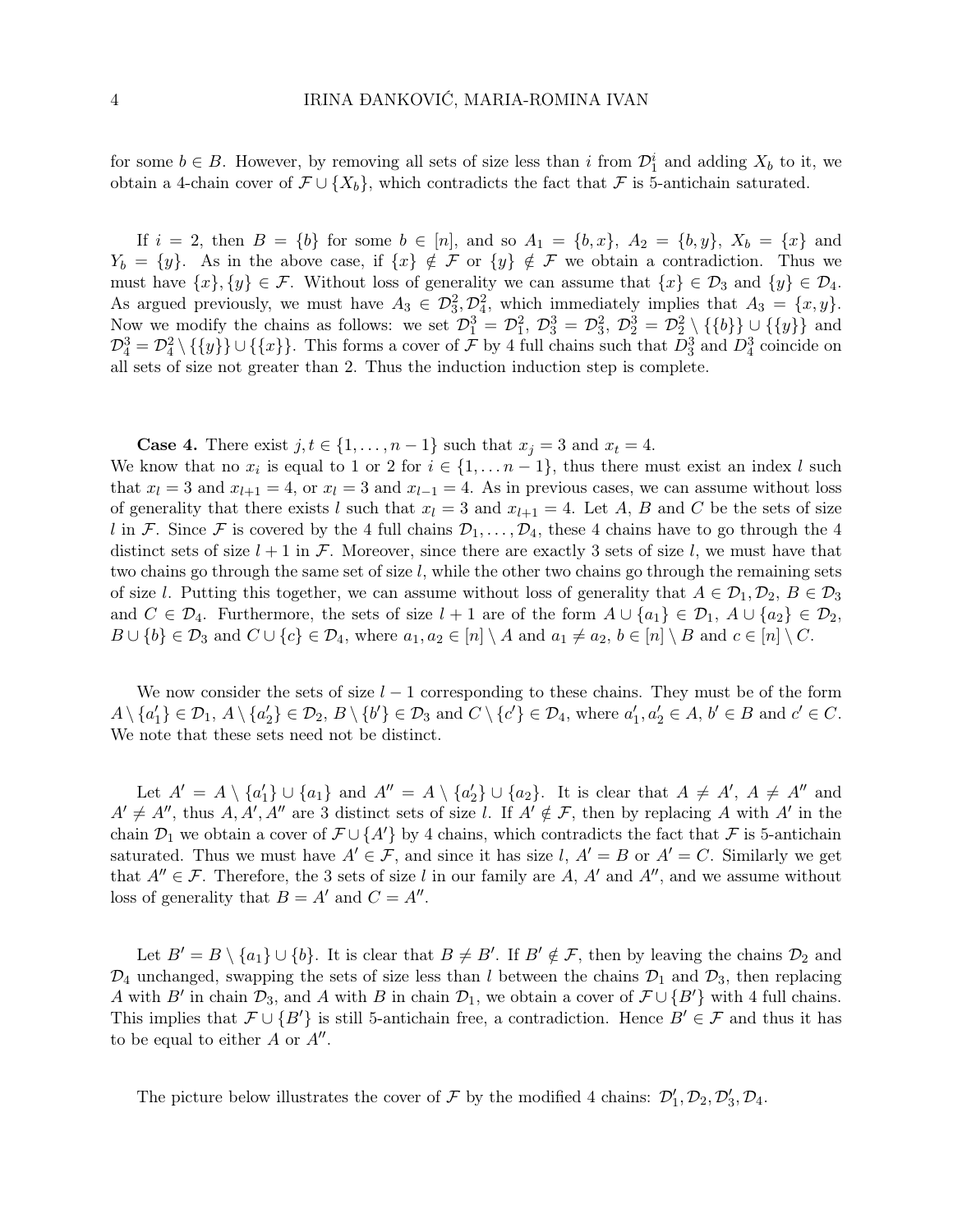

We now examine the two cases:

- (a) If  $B' = A$ , then  $A = (A \setminus \{a'_1\})$  ${1 \choose 1} \cup {a_1} \cup {b} = A \setminus {a'_1}$  $a'_1$   $\}$   $\cup$  {*b*}, which implies that  $a'_1 = b$ . It then follows that  $B \cup \{b\} = (A \setminus \{a\})$  $\{a_1\}\cup\{a_1\}\cup\{a_1'\}$  $\{A_1\}$  =  $A \cup \{a_1\}$ . This contradicts the original assumption that these 4 sets of size  $l + 1$  are distinct.
- (b) If  $B' = C$ , let  $C' = C \setminus \{a_2\} \cup \{c\}$ . By the same reasoning as above  $C' \in \mathcal{F}$  and  $C' \neq A$ , thus we must have  $C' = B$ . From  $B' = C$  we get that  $(A \setminus \{a'_1\})$  ${1 \choose 1} \cup {a_1} \cup {b} = A \setminus {a'_2}$  $\{2\} \cup \{a_2\}$ , which implies that  $b = a_2$  and  $a'_1 = a'_2$ 2. Similarly, from  $C' = B$  we get that  $c = a_1$ . This implies that  $B\cup \{b\} = \overline{(A\setminus \{a_1^{\prime\prime})}$  $\{ \{ a_1 \} \} \cup \{ a_1 \} \big) \cup \{ a_2 \} = (A \setminus \{ a_1' \})$  ${1} \setminus \{a_2\} \cup \{a_1\} = C \cup \{c\}$ , which contradicts the assumption that there are 4 sets of size  $l + 1$ .

We conclude that none of the 4 cases analysed above is possible, thus we deduce that  $x_i = 4$  for all  $i \in \{1, \ldots, n-1\}$ . We already know that  $x_0 = x_n = 1$ , thus  $|\mathcal{F}| \geq 4n-2$ . This implies that  $\text{sat}^*(n, \mathcal{A}_5) \geq 4n-2$  for  $n \geq 5$ . On the other hand, a family of 4 full chains that only intersect at  $\emptyset$  and  $[n]$  is 5-antichain saturated and has size  $4n-2$ , thus sat<sup>\*</sup> $(n, \mathcal{A}_5)$  ≤  $4n-2$ , which finishes the proof. □

## 3 6-antichain saturation

The proof presented in this section is very similar to the proof of Theorem [2.](#page-1-1) We therefore focus only on the parts that are specific to the 6-antichain and, where necessary, direct the reader to the analogous parts in the previous proof.

**Theorem 3.** For every positive integer  $n \geq 6$  we have  $sat^*(n, \mathcal{A}_6) = 5n - 5$ .

*Proof.* Let F be an induced 6-antichain saturated family of subsets of  $[n]$ . By Lemma [1,](#page-1-0) we can cover F with 5 full chains  $\mathcal{D}_1,\ldots,\mathcal{D}_5$ . Let  $x_0,\ldots,x_n$  be the numbers of sets of sizes  $0,\ldots,n$  respectively in F. In the same way as in the proof of Theorem [2,](#page-1-1) we deduce that we cannot have  $x_i \in \{1,2,3\}$ for any  $i \in \{1, ..., n-1\}$ .

The case when  $x_i = 4$  for all  $i \in \{1, \ldots, n-1\}$  is completely analogous to Case 3 in the proof of Theorem [2,](#page-1-1) except for the base case  $i = 2$  of the induction. More precisely, we need to show that if the 5 full chains cover  $\mathcal F$  and two of them agree on sets of size at most 1, then we can modify them in such a way that they still cover  $\mathcal F$  (and are full chains) and two of them coincide on sets of size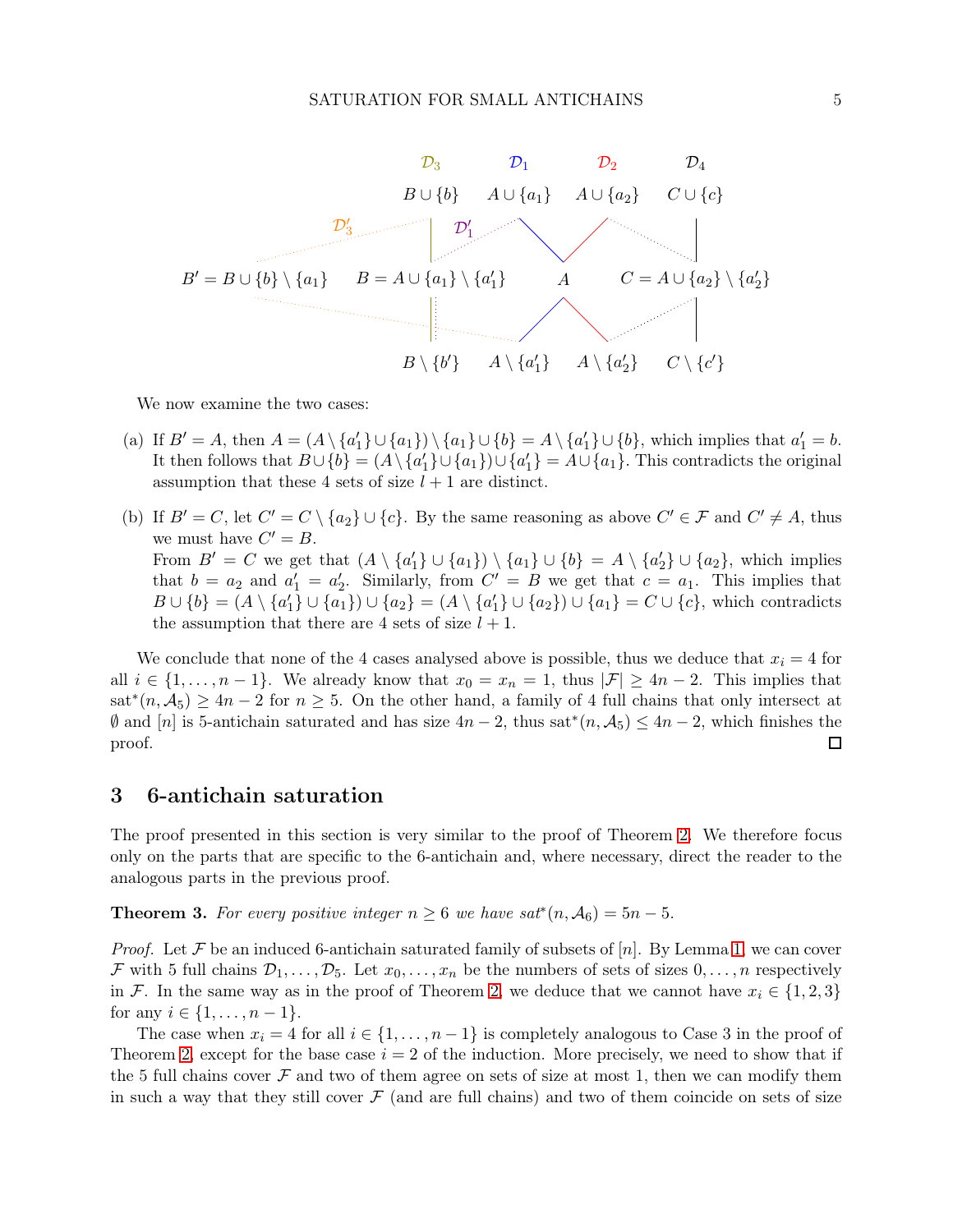at most 2. The figures below are the two situations where we need to modify the chains. The colour coded figures are enough to show that this is possible. For the left figure we note that it is easy to show, and the same argument has been done in the previous section, that  $\{x\}$  and  $\{y\}$  are in F, thus one of them is in  $\mathcal{D}_3$  or  $\mathcal{D}_4$ . Without loss of generality we assume  $\{x\} \in \mathcal{D}_3$ .



Finally, suppose that there exist an index i such that  $x_i = 4$  and an index j such that  $x_i = 5$ . Since all  $x_k$  are either 4 or 5 for  $0 < k < n$ , there exists some  $l \in \{1, \ldots, n-1\}$  such that  $x_l = 4$  and  $x_{l+1} = 5$ , or  $x_l = 4$  and  $x_{l-1} = 5$ . As before, we can assume without loss of generality that there exists l such that  $x_l = 4$  and  $x_{l+1} = 5$ . Let A, B, C and D be the sets of size l in F. Since there are 4 sets of size l and all 5 chains must go through them and also cover them, it follows that exactly two chains have the same element of size l. On the other hand there are 5 elements of size  $l + 1$ , thus each of them belongs to exactly one of the 5 full chains. Putting this together we can assume without loss of generality that  $A \in \mathcal{D}_1, \mathcal{D}_2$ , and B, C and D are part of the chains  $\mathcal{D}_3$ ,  $\mathcal{D}_4$  and  $\mathcal{D}_5$ respectively. Let  $A \cup \{a_1\}$ ,  $A \cup \{a_2\}$ ,  $B \cup \{b\}$ ,  $C \cup \{c\}$  and  $D \cup \{d\}$  be the 5 elements of size  $l + 1$ in the chains  $\mathcal{D}_1, \ldots, \mathcal{D}_5$  respectively, where  $a_1 \neq a_2$ .

We define the sets  $A'$  and  $A''$  as in Case 4 of Theorem [2](#page-1-1) and deduce by the same exact argument that they both belong to F. Thus, we may assume without loss of generality that  $B = A'$  and  $C = A''$ . We also define B' and C' as in the previous section and deduce in the same way that both B' and C' belong to F. The sets of size l are  $A, A', A''$  and D, two of which have to be B' and C'. By the analogue of the subcases (a) and (b) of Case 4 in the previous section, we have that  $B' \neq A$ ,  $B' \neq B = A', C' \neq A, C' \neq C$ , and  $B' = C$  and  $C' = B$  cannot both hold. Thus we deduce that either  $B' = D$  or  $C' = D$ . Without loss of generality assume  $C' = D$ . Moreover, we either have  $B' = C$  or  $B' = D = C'$ . It is an easy exercise to see that both cases imply that  $a'_1 = a'_2$  $'_{2}$ , and either  $b = a_2$  or  $b = c$ .

Let  $W = A \setminus \{a_1\}$  $\{1\} \in \mathcal{F}$ . We observe that the 4 sets of size l are  $W \cup \{w_1\}$ ,  $W \cup \{w_2\}$ ,  $W \cup \{w_3\}$ and  $W \cup \{w_4\}$ , where  $w_1, \ldots, w_4$  are  $a_1, a_2, a'_1$  and c in some order. We note that each of these sets has at least two supersets of size  $l + 1$  in  $\mathcal{F}$  – for example  $W \cup \{c\} = C'$  is comparable to both  $C \cup \{c\}$  and  $D \cup \{d\}$ . This immediately tells us that for every i we can can easily construct full chains  $C_1, \ldots, C_5$  that cover F such that two of these chains go through the set  $W \cup \{w_i\}$ . On the other hand, we have that  $a'_1 = a'_2$  $'_{2}$ , which tells us that the two chains that coincide on level l must also coincide on level  $l-1$  and, more importantly, their common set of size  $l-1$  has to be a subset of all 4 sets of size l. Combining everything we see that this implies that we must have only one set of size  $l - 1$  in our family, thus  $l = 1$ . In the analogue case where  $x_l = 4$  and  $x_{l-1} = 5$ , we get  $l = n - 1$ . To summarise,  $x_i = 5$  for all  $i \in \{2, ..., n - 2\}$ ,  $x_1 \ge 4$ ,  $x_{n-1} \ge 4$  and  $x_0 = x_n = 1$ .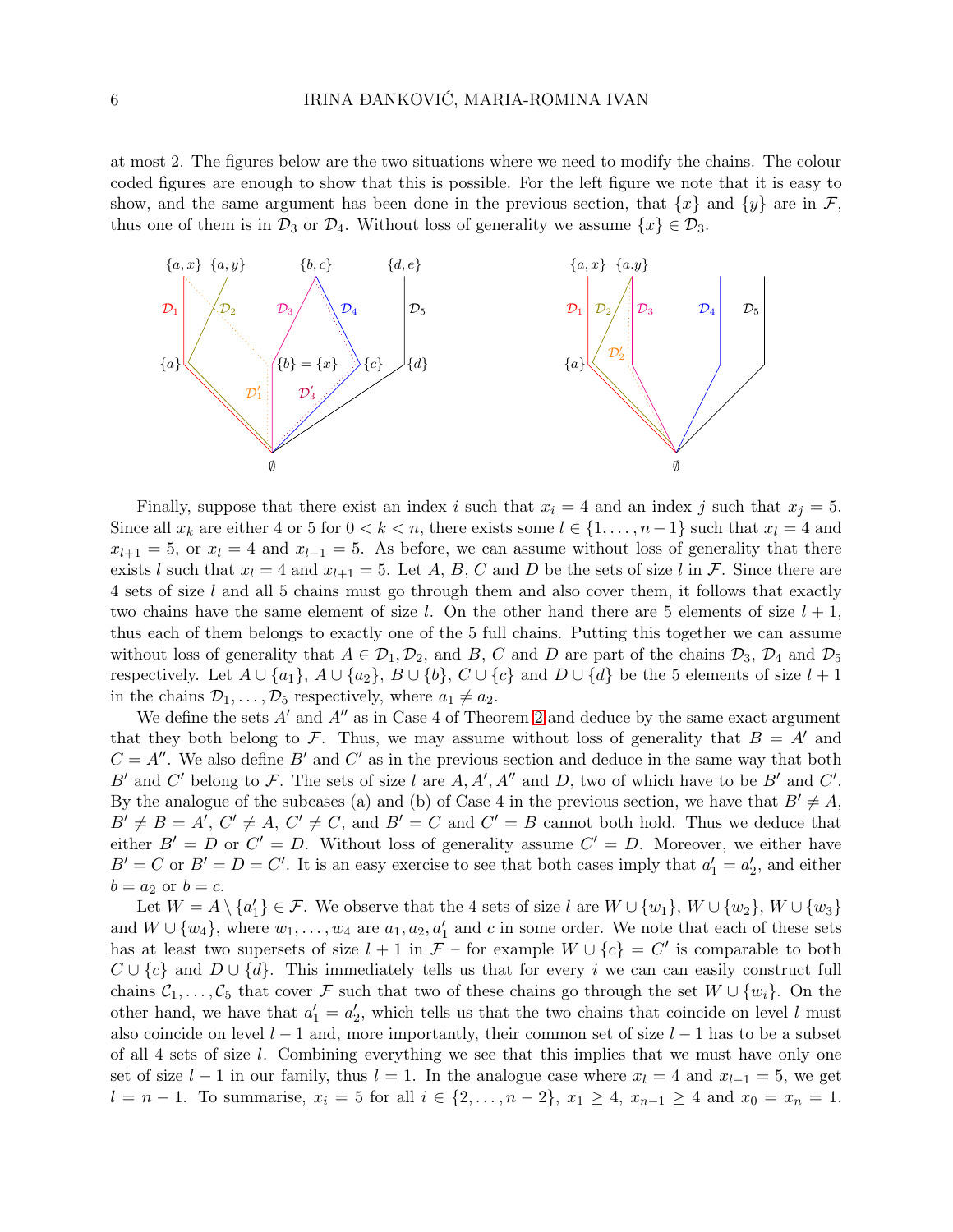Therefore we have that  $|\mathcal{F}| \geq 5n - 5$ .

We are left to show that this bound is achieved for every  $n \geq 6$ . Let F be the following family:

$$
\mathcal{F} = \{\emptyset, \{1\}, \{2\}, \{3\}, \{4\}, [n] \setminus \{1\}, [n] \setminus \{2\}, [n] \setminus \{3\}, [n] \setminus \{4\},
$$
  

$$
\{1, 2\}, \{1, 2, 5\}, \{1, 2, 5, 6\}, \ldots, [n] \setminus \{3, 4\},
$$
  

$$
\{1, 3\}, \{1, 3, 5\}, \{1, 3, 5, 6\}, \ldots, [n] \setminus \{2, 4\},
$$
  

$$
\{2, 3\}, \{2, 3, 5\}, \{2, 3, 5, 6\}, \ldots, [n] \setminus \{1, 4\},
$$
  

$$
\{4, 3\}, \{4, 3, 5\}, \{4, 3, 5, 6\}, \ldots, [n] \setminus \{1, 2\},
$$
  

$$
\{4, 2\}, \{4, 2, 5\}, \{4, 2, 5, 6\}, \ldots, [n] \setminus \{1, 3\}.
$$

This family is pictured below.



It is easy to see that  $\mathcal F$  is 6-antichain free as it is covered by 5 full chains, and that it has size  $1+4+1+4+5(n-3) = 5n-5$ . We now prove that whenever we add a set to F we create a 6-antichain.

Let  $X \notin \mathcal{F}$ . If  $|X| \in \{2, \ldots, n-2\}$ , then X will form a 6-antichain with the 5 sets in  $\mathcal{F}$  that have the same size as X. If  $X = \{k\}$  for  $k \notin \{1, 2, 3, 4\}$ , then X will form a 6-antichain with the sets of size 2 in  $\mathcal F$ . Similarly, if X is the complement of a singleton, it will form a 6-antichain with the sets of size  $n-2$  in  $\mathcal{F}$ .

This proves that F is 6-antichain saturated. Thus  $sat^*(n, \mathcal{A}_6) = 5n - 5$  for all  $n \geq 6$ .  $\Box$